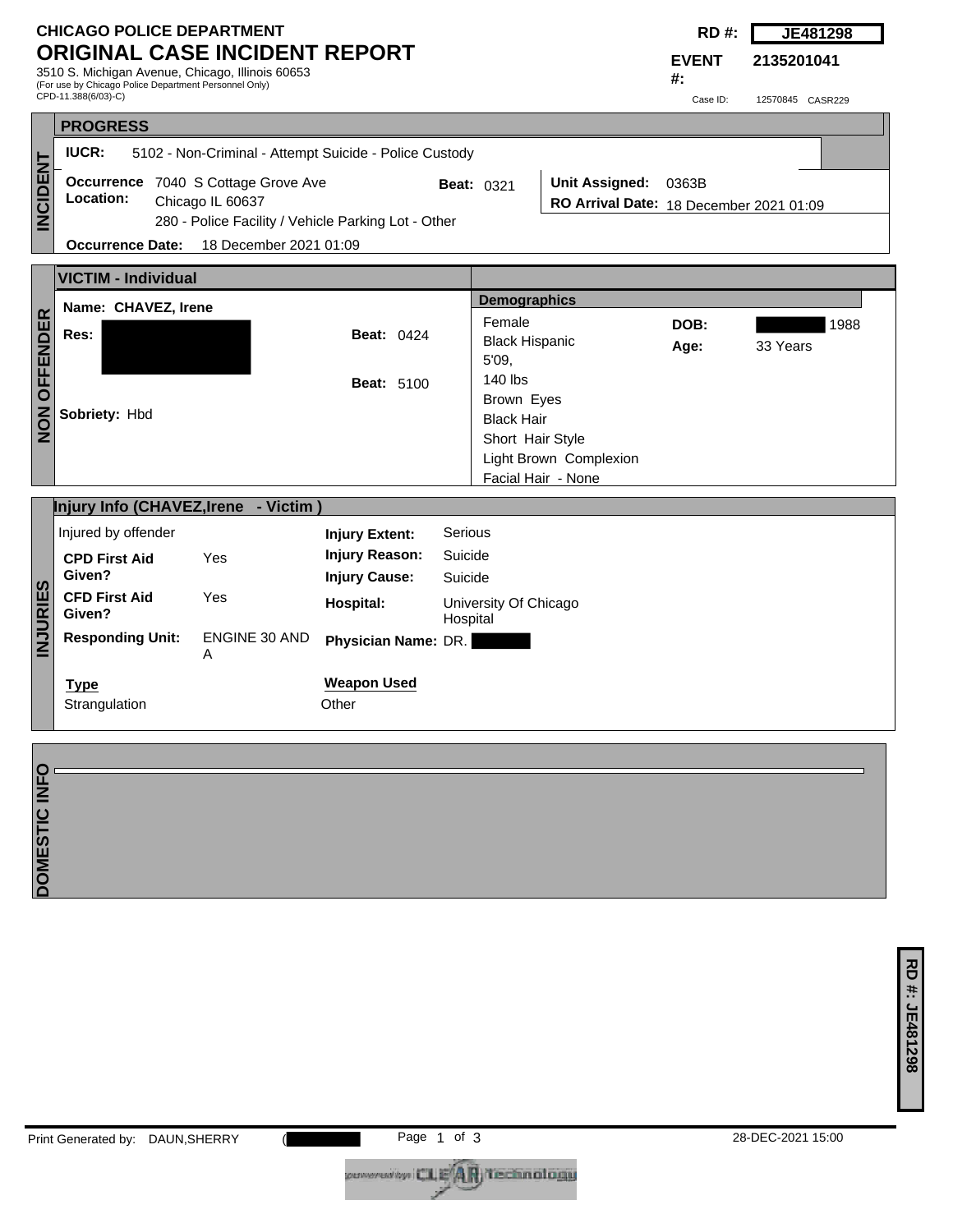|                                   | <b>Request Type</b> | Uni | <b>Agency Name</b>                  | Date                      | Star# | Empl# | <b>Name</b>             |
|-----------------------------------|---------------------|-----|-------------------------------------|---------------------------|-------|-------|-------------------------|
| <u>ong</u><br>iCA<br>-<br>5<br>No | Notification        | 610 | Detectives - Area 1                 | 18 December 2021<br>01:58 | 1337  |       | <b>Thomas, MC GUIRE</b> |
|                                   | <b>Request Type</b> | Uni | <b>Agency Name</b>                  | <b>Date</b>               |       |       |                         |
|                                   | Request             | 177 | Forensic Services Division<br>(Fsd) | 18 December 2021<br>02:05 |       |       |                         |
|                                   | <b>Request Type</b> | Uni | <b>Agency Name</b>                  | Date                      | Star# | Empl# | <b>Name</b>             |
|                                   | On Scene            | 610 | Detectives - Area 1                 | 18 December 2021<br>02:40 | 21457 |       | Bernardo, RODARTE       |
|                                   | <b>Request Type</b> | Uni | <b>Agency Name</b>                  | <b>Date</b>               | Star# | Empl# | <b>Name</b>             |
|                                   | On Scene            | 610 | Detectives - Area 1                 | 18 December 2021<br>02:40 | 20084 |       | Danielle, MULLIGAN      |
|                                   | <b>Request Type</b> | Uni | <b>Agency Name</b>                  | Date                      | Star# | Empl# | <b>Name</b>             |
|                                   | On Scene            | 177 | Forensic Services Division<br>(Fsd) | 18 December 2021<br>02:45 | 12366 |       | Deann, WAFER            |

**NARRATIVE**  Event #01041 - BWC incident - In summary, while processing above victim (referencing Event # 2135115273 / RD# JE481240 / CB# 30105670) r/o's discovered victim attempting suicide in the south-east tactical office holding cell. Prior to above incident, victim was detained by Jeffery Pub, 7041 S. Jeffery Blvd, security after battering (2) security guards. Upon arrival, r/o's placed victim in custody on signed complaints. While on scene, victim shouted "I'm a veteran! I have PTSD!" but did make any threats to harm herself. Victim smelled of a strong odor of an alcoholic beverage and admitted drinking alcohol stating she had approximately (3) drinks while at Jeffrey Pub. Victim was transported to the 003rd district at 0013hrs by beat 371. Upon arrival to the 003rd district station, r/o's removed victim's belt and shoe laces before placing victim in south east tactical office holding cell with her left hand handcuffed to bench at approximately 0020hrs. Victim was wearing a black short sleeve button down shirt, blue jeans, multi-colored socks, brown boots and had approximately 0.15 ? 0.20 USC in coins while in holding cell. Victim was belligerent during processing, repeatedly shouting "it was self-defense!" "I'm a veteran, I have PTSD! Talk to my therapist!" victim then proceeded to throw coins at window of holding cell. At approximately 0104hrs, victim shouted "this isn't funny!" and threw her boot at holding cell window. After throwing her boot, victim suddenly became quiet for approximately (5) minutes prompting P.O. Gutierrez #14601 to check victim's well-being by looking through holding cell window. At this time, P.O. Gutierrez observed victim kneeling on holding cell floor facing the east wall with her chest and back entirely exposed and her black button down shirt wrapped around her neck with one end tied holding cell bench at 0108HRS. P.O. Gutierrez immediately unlocked holding cell door, removed shirt from victim's neck, unhand cuffed victim from the holding cell bench and checked for pulse along victim's neck/carotid artery. P.O. Gutierrez felt only a faint pulse and began chest compressions at 0109HRS while P.O. Mendez requested EMS. P.O. Gutierrez, P.O. Gomez #3058 and P.O. Lopez #18334 each took turn compressing victim's chest until CFD AMB #55 arrived at 0117HRS and began their own resuscitation efforts. While on scene, CFD personnel related victim did not have a pulse before transporting to University of Chicago Hospital. Victim transported to University of Chicago by ambulance 55 and treated by Dr. Beat 363e followed the victim to the hospital and medical personnel updated beat 363e that victim began breathing on her own but remained in critical condition. Beat 363D guarded crime scene. Notifications: Lieutenant Murzyn #183 Beat 399 on-scene. Sargent Mcgowan #1816 Beat 363 on-scene. Captain Ramirez #51 notified at 0130hrs. Area 1 Sargent McGuire #21337 beat 5120 notified at 0200hrs. E.T. requested per CW2 at 0205hrs. CPIC Laboon #17644 at 0207hrs. Detectives Rodarte #21457 and Mulligan #20084 Beat 5123 on-scene. E.T. Wafer #12366 Beat 5813 on-scene at 0245hrs. NOTIFICATION: FIELD LIEUTENANT, MICHAEL MURZYN, Beat#: 399, Star#: 183, Emp#: Date: 18-DEC-2021, Time: 01:09,

NOTIFICATION: FIELD SERGEANT, ANTHONY MC GOWAN, Beat#: 363, Star#: 1816, Emp#: Date: 18-DEC-2021, Time: 01:09,

NOTIFICATION: CRIME PREVENTION INFORMATION CENTER (CPIC), LABOON, Beat#: , Star#: , Emp#: Date: 18-DEC-2021, Time: 02:07,